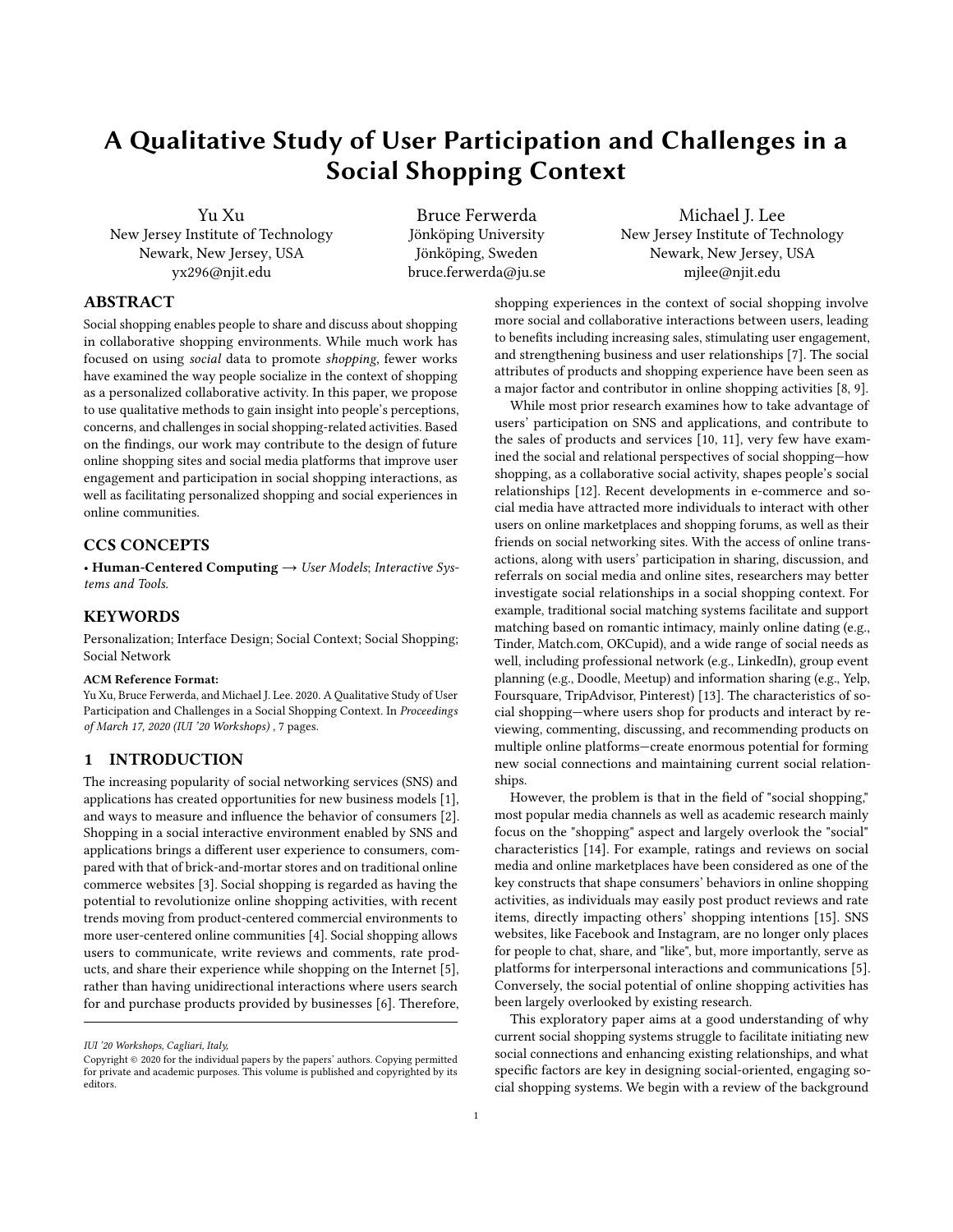literature and how these works could inform the design of social shopping systems. Then we lay out our theoretical framework that outlines the paths for new social connection establishment and existing relationship improvement. We present findings from a semi-structured interview study of 20 online shoppers and social media users about how they discuss and share about their online shopping experiences with other people. We conclude by discussing the design implications that could help facilitate meaningful interactions between users in social shopping.

# 2 BACKGROUND

# 2.1 Social Shopping and Social Relationships

There is no clear definition of either "social shopping" or "social commerce" that is consistently accepted and used in existing literature [\[16\]](#page-6-16). Some use the term social shopping interchangeably with social commerce [\[17\]](#page-6-17), or consider social shopping as a subset of social commerce [\[18\]](#page-6-18). Stephen & Toubia [\[19\]](#page-6-19) believe that the two terms refer to distinctive user behaviors and platforms. They regard social shopping as a type of online shopping activity that connects customers who generate content on social media systems or online shopping platforms (e.g., by sharing items on Facebook, Twitter, and Instagram; or writing product reviews on websites such as Amazon.com and eBay.com), and social commerce as the industry that includes (typically online) businesses utilizing the interaction data to drive more informed and targeted sales [\[20\]](#page-6-20). In this paper, we define social shopping as an approach to online shopping based on interpersonal interactions between users on social networks (e.g. Facebook, Instagram, and Twitter) and online shopping platforms (e.g. forums, blogs, and review sites), where the consumers' perceptions, attitudes, and shopping intentions are influenced by their friends and other users through posts, sharing, comments, and recommendations.

In the context of social shopping, people are doing much more beyond shopping, and are no longer by themselves [\[21\]](#page-6-21). Instead, it is an online community for people to make collaborative efforts to explore stores, share information, discover products, and discuss about the shopping experience [\[22,](#page-6-22) [23\]](#page-6-23). Compared with traditional online shopping activities, social shopping made it easier and more convenient for users to explore interesting products, obtain shopping advice, and discover bargains, and therefore improve the overall shopping experience [\[2,](#page-6-2) [10\]](#page-6-10). Social shopping is more than just buying products, it is more of creating an online community, where people could gain increased social presence [\[24\]](#page-6-24) and receive social support [\[2,](#page-6-2) [25\]](#page-6-25) as well.

However, very few studies have examined how shopping, as a social practice, impacts people's social relationships. Previous research has extensively explored how people's social network activities can be used to predict and shape their shopping behavior [\[19\]](#page-6-19), but limited works have studied the other direction—how social shopping contributes to people's social relationships. Adding commercial features to SNS and adding social networking features to online shopping websites are the two major trends in current social shopping research [\[2\]](#page-6-2). Prior social shopping research has focused mainly on the drivers of user-generated content (UGC), to investigate the determinants of consumer consumption and creation of UGC from the motivational perspective [\[26\]](#page-6-26), as well as

the social effect of content contributions from the social influence perspective [\[27\]](#page-6-27). Zhang and colleagues [\[24\]](#page-6-24) explored the motives of users participating in social shopping, and indicated that the effects of technological features (perceived interactivity, perceived personalization and perceived sociability) of social shopping systems on customers' virtual experiences (social support and social presence) and subsequently their participation intention to receive and share shopping information on social media. However, these quantitative studies do not explain why some social shopping systems fail to socialize users' online shopping experience and what challenges users face when participating in social shopping through current social media systems and e-commerce sites.

# 2.2 Similarity Attraction Effect

When users share similarities in demographics, interests, and attitudes, they become more attracted to each other [\[28\]](#page-6-28). Byrne [\[29\]](#page-6-29) first posited SAE as increased similarity in attitudes, personality traits, or a number of other attributes is associated with increased attraction between two people, and the effect has been repeatedly studied and observed on multiple attributes and measures [\[30\]](#page-6-30), across different cultures [\[31\]](#page-6-31) for decades. In a social shopping context, these attributes were mostly identified in the users' profiles, as well as browsing and shopping history. Therefore, social shopping presents the missed opportunities for initiating new social connections and enhancing existing social relationships, as in many cases of social shopping, users may discover the similarities in interests with others, or their existing friends on social media during the interactive and collaborative shopping processes [\[9\]](#page-6-9).

The emergence of social media allows for new opportunities to discover similarities in peoples' life and activities, to explain and predict people's behavior [\[32\]](#page-6-32). Many types of similarities are generated for discovery and exploration in the social media age, which include: "who-similarity" refers to the similarity in demographic features such as age, ethnicity, educational background; "what-similarity" refers to similarity in people's activities, hobbies, and views on certain events or phenomenon; "where-similarity" refers to similarity in geographic location, where users now can easily check in on social network sites and apps that track GPS locations; and "whensimilarity" refers to similarity in timing of activities and experience, which is a relatively recent similarity attraction effect examined by Kaptein and colleagues [\[32\]](#page-6-32). The similarity attraction effect has impact on virtual communities as well. For example, previous research found the emergence of social relationships in online gaming communities without any physical contacts [\[33\]](#page-6-33), where players establish friendships with others through playing games online and/or discussions on gaming forums, experiencing co-occurrence of activities (what- and when-similarities) and/or devoting themselves to a group of people with similar interests (what-similarity). Similarly, social shopping communities provide an online environment for the users to discover, share, comment, recommend, and discuss about products and shopping experience, which presents what-similarity and when-similarity to new encounters for social matching opportunities, and generates what-similarity for existing relationships to enhance.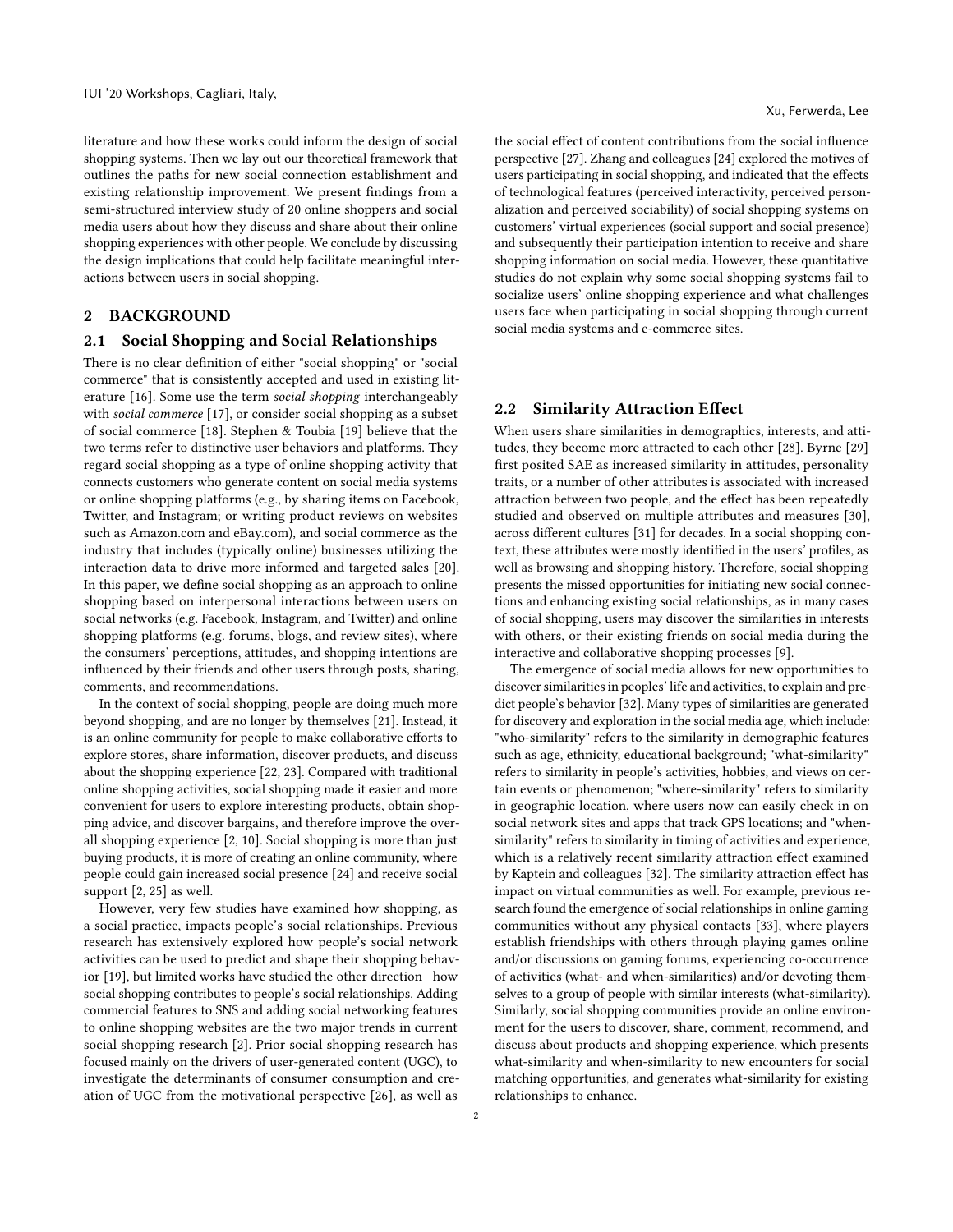User Interactions and Challenges in Social Shopping

# 2.3 Impression Management

Impression management, or the act of self-presentation, is based on the concept of "virtually everyone is attentive to, if not explicitly concerned about how s/he is perceived and evaluated by other people" [\[34\]](#page-6-34). Though traditional impression management is based on face-to-face interactions, scholars have examined the topic in users' online participation as well. For example, qualitative interviews are conducted to investigate self-presentation strategies in online dating sites, suggesting that online daters intensively involve themselves in both creating and evaluating impressions being given [\[35\]](#page-6-35). Researchers also studied impression management behaviors in online social media systems, and posited self-reported efficacy with impression management predicted the level of participation [\[36\]](#page-6-36). The concept has also been introduced to online communities, indicating impression management as an important factor in explaining online community participation [\[37\]](#page-6-37).

Goffman [\[38\]](#page-6-38) theorized impression management as a way people tend to intentionally shape how other people see them, through a serious of actions and performances in day-to-day social interactions. In online interactions, there also exists a need for users to control how they self-present, and evaluate the impressions given by other users, through actions on social media, such as information sharing and conversation exchange [\[39\]](#page-6-39). Additionally, several impression management literature introduced Predicted Outcome Value Theory [\[40\]](#page-6-40) to examine on impression formation in online communities [\[41\]](#page-6-41). The theory posited that people expect to extract value from initiating new relationship, and they are more likely to interact with a new person if they perceive a positive value from the friendship in the near future.

However, though impression management features are relevant in social matching and online communities [\[39\]](#page-6-39), no existing works have examined people's participation and interactions in social shopping from its perspective. Therefore, this paper addresses this gap in knowledge, examining people's expectations and challenges in sharing shopping activities on their social network, and how they currently form new social connections through reviews and discussions on e-commerce websites.

# 3 RESEARCH QUESTION

As an exploratory work, we try to cover a broad range of perspectives and understand the state-of-the-art user participation in collaborative online shopping contexts. Our research questions revolve around the understanding of user participation in social shopping on both social media and online marketplaces, to provide deeper insights of people's expectations and challenges in sharing and discussing about shopping in the online communities. We also explored if and how social relationships can be established or enhanced through collaborative online shopping activities. Additionally, we aim to investigate people's relationship goals in their social shopping interactions with others. Therefore, this paper addresses these following research questions:

- RQ1: How do people use 1) social networking sites, and 2) online reviews/forum to participate in social shopping?
- RQ2: What are the social and relational goals and challenges in collaborative social shopping activities?

• RQ3: How do self-representation and impression management affect user interaction in social shopping?

### 4 METHOD

To examine the research questions above, we conducted semistructured interviews with 20 adults who self-reported to have used review sites/online forum and social media for online shopping activities in the past month. We used an open coding scheme to derive themes and theoretical constructs.

#### 4.1 Interview Protocol and Recruitment

The interview protocol started with questions about types of items participants typically browse and purchase online, their experience of most recent online shopping activities, and how they used various online review sites/discussion forums and SNS for shopping. Participants were then asked about how they engaged in the discussions on online platforms and SNS with regard to shopping, and the impact of those shopping-related interactions have on their relationships with other users and their SNS contacts. We recruited the participants using flyers. The interview questions were slightly adjusted during the interview process to include explicit discussion of the emerging themes identified in prior interviews, and balanced the differences between students and the general public, which could have potentially biased our findings.

All interviewees were paid \$5 for their participation. We conducted 17 of the 20 interviews in-person at a location of each participant's choosing. The remaining 3 interviews were conducted over audio chat due to logistical issues. Of the participants, 13 were male, 7 were female, and ages ranged from 18 to 36 (median 24).

#### 4.2 Data Collection and Analysis

All interviews were audio recorded and transcribed for data analysis. The interviews ranged from 21 to 39 minutes (median 32) in length. Summaries of each interview were written after the interview was conducted. To explore shopping as socialized activities from the users' perspectives, we used a Grounded Theory approach for the qualitative analysis of interview data. We went through an iterative independent coding process to allow themes in the data to emerge naturally, and then generalized theories from these themes. We used open-coding with two independent coders coding the transcripts for emerging themes around the three RQs. More specifically, we first went through all the transcripts and extracted all relevant text that pertained to our RQs. We consolidated our codes into groups and hierarchies to determine emergent themes. High-level codes included topical codes such as "motivation, decision-making, experience, challenge" as well as social and relational codes such as "impression, community, self-presentation, social bond".

# 5 FINDINGS

In total, we recorded and transcribed 583 minutes of interviews. The findings discussed below are the end result of the iterative coding process, which are illustrated through representative quotes with names changed to preserve participants' anonymity.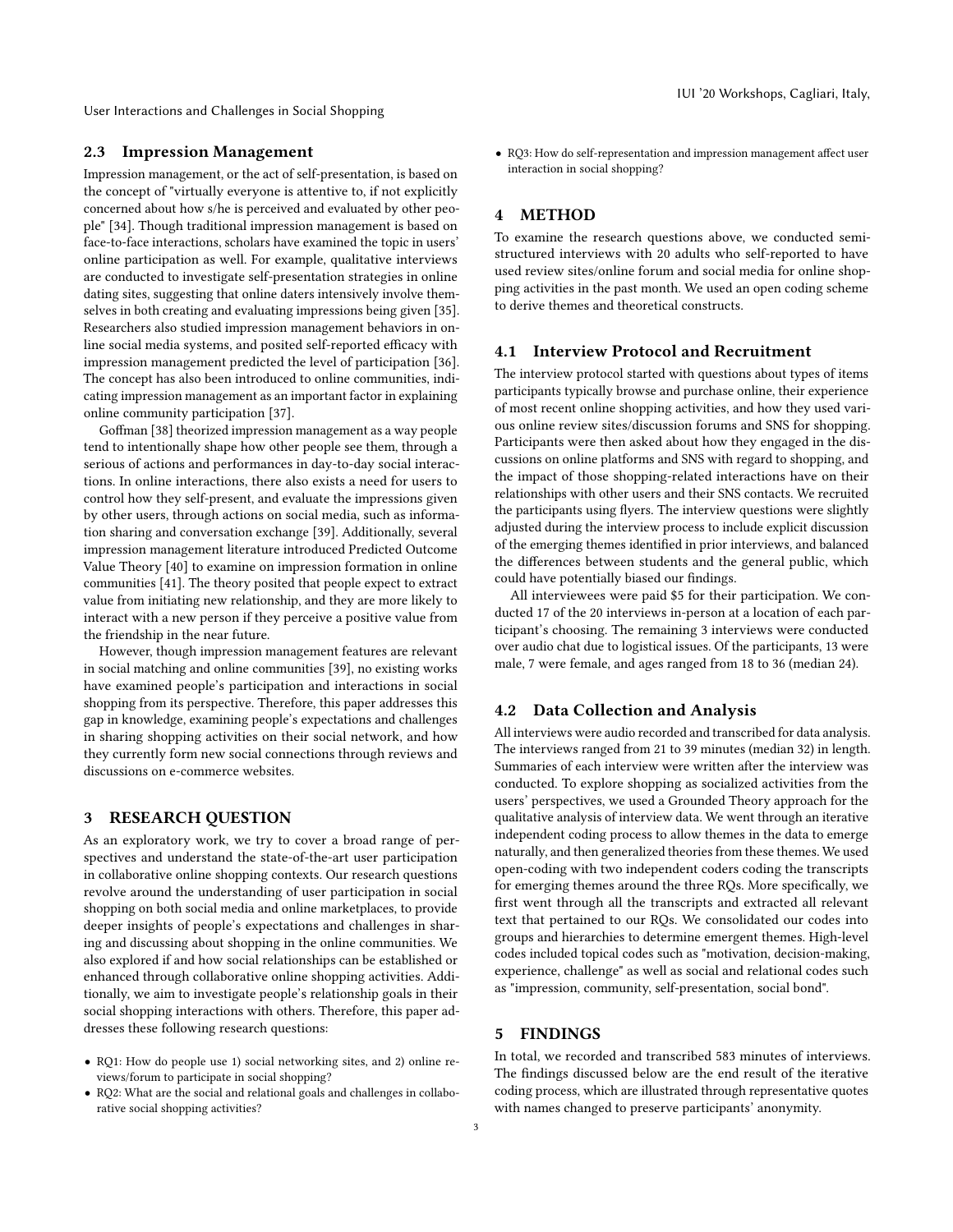#### 5.1 Social Shopping Participation

Interview data shows that participants generally identified two major types of platforms where they participate in collaborative social shopping activities:

- Social Media (e.g., Facebook, Instagram, YouTube, WhatsApp) – where they share, discuss, comment, and recommend with people in existing social networks; and
- Review Sites/Forums (e.g. Amazon reviews, eBay reviews, camera forums) – where they interact with people who are outside their current social networks, but share similar shopping interests and/or experience with them.

5.1.1 Social interactions emerge from conversation exchange on shopping topics. Participants illustrated how conversations emerged from sharing shopping on social media, and led to additional interactions beyond shopping. Elizabeth told us, "One time my friend shared a makeup palette she bought. Then someone commented, 'Oh I was thinking about buying this. How do you like it so far?' And they went on a conversation about how she likes the product and this is why I like the product, where I got it. And they started talk about other topics. It kind of went from there."

People expected responses and useful information from their friends when they posted something on social media. Alan explained, "If I buy a laptop, or if I post that I want to buy an iPhone, or something like that, once you've read posts of pictures of it, we can have discussions of that, like 'do you know which phone is better?', 'do you have any deals for phones? If so, please share it with me', or something like if you know some phone experts." Additionally, people believed that sharing products that interested them presented their personality and preferences too, as Zach told us, "Usually people also get to know about the product, like what the product is about, why I'm interested in, and what quality I usually prefer to purchase. They also like to share some idea."

5.1.2 Online forums facilitate user interactions, while product reviews are useful for shopping research. In addition to their family and friends, most participants used online forums and website reviews to learn more of the products they were interested in purchasing. While it may not be surprising to us that people were primarily using user-generated resources (e.g. reviews, videos), it is still interesting to discover the differences in the use patterns of various platforms. Interview findings show how using product reviews make it easy for people to gain knowledge of the products and compare different items. Claire said, "I do look the review section in each of the product and to make sure that's exactly what I'm looking for. And I also examine the photos very thoroughly ... since most of the stuff I buy is from Amazon, users review many times, because user review make it easy to know the product."

Some users felt that they were a part of the community and had a responsibility to contribute. As Serena said, "I read other people's reviews, and I value other people's time and efforts... I do the YouTube review and the actual ratings and reviews of the product, because other people might also want to get some information from me." Though participants relied on product reviews to do research and make purchases, most collaborative activities on the review sites are target-specific (with regard to one specific product) and lack mutual interaction between users (i.e., many users passively consume the

reviews on the system, or write a review but are not involved in any subsequent conversations). In comparison, on the discussion forums, people more actively engaged in the conversations, sought people with similar interests, and the interactions went beyond any specific product. As John put it, "I would care about other people (on the forum), because they have interests similar to mine, so we are not just talking about cameras or lens, but also the techniques or places we went (for photography)." Samantha also liked forums better than product reviews, "I use both (reviews and forums), but definitely forums are better, because you get to know they are real people. You get to 'talk' with them like friends."

#### 5.2 Relationship Expectations & Challenges

5.2.1 Users find it beneficial for the bond when engaged in shopping topics with family and friends. From our interviews, we found that in most situations, people believed shopping conversations positively contributes to their social connections with their relational partners. For example, Alan told us, "It really helps (with the bond). They feel that I find them important to help me make my decisions. They feel they are important to me." Similarly, Steve also talked about the impact of shopping topics on his social relationships, "It's always a positive. We are just sharing our experience and getting to know if you can get better deals, better products. Yes, we are not forcing anyone. We are just sharing the experience, trying to help them."

Some participants also explained how these shopping conversations led to increased social bonds. As Zach put it, "They (shopping conversations) definitely do help with the bond. If they show me a video, I watch it, and that's it. If they show me shoes or clothing stores and then I buy it, someone's gonna ask one day, like 'yo, where did you get your shoes from?' 'My friend showed me the site where I got them from.' It kind of does build into the bond of the friendship." Jack, also described how shopping topics positively impact his friendship with others, "So if I see something nice, I might show it to my friend, and if they see something nice, they show it to me. It feels like we are thinking of each other all the time, and that's what friendship means. For family, it's the same thing, it means we care for each other."

5.2.2 Users exhibit reluctance and uncertainty of sharing/discussing about shopping on social media. We repeatedly heard participants say they were reluctant to share items on SNS because they are unsure how others would react. Jack told us, "Because I'm very shy [...] about buying things and sharing it on social media. I don't know what others [will] think about the post." We also discovered that even when friends did not explicitly "like" a post, some were actually paying attention to shared items. Janie mentioned, "I usually won't respond [directly] but I would think 'this is nice,' or sometimes if I see something, 'maybe I want that.' If it's really nice, I look it up."

Another reason that prevents people from sharing products on SNS is the emergence of online influencers who share "everything" on social media, leaving an impression that "sharing is a professional job" (Sheila). For example, Daisy told us, "Someone I follow on Instagram, she's a blogger. So when she's at a store, she'll post a picture of the things she likes and she tries on. So I can see what she's interested in buying." When asked about the attitudes toward sharing items on social media, most participants said they would not be annoyed, as long as it was not spamming their news feeds.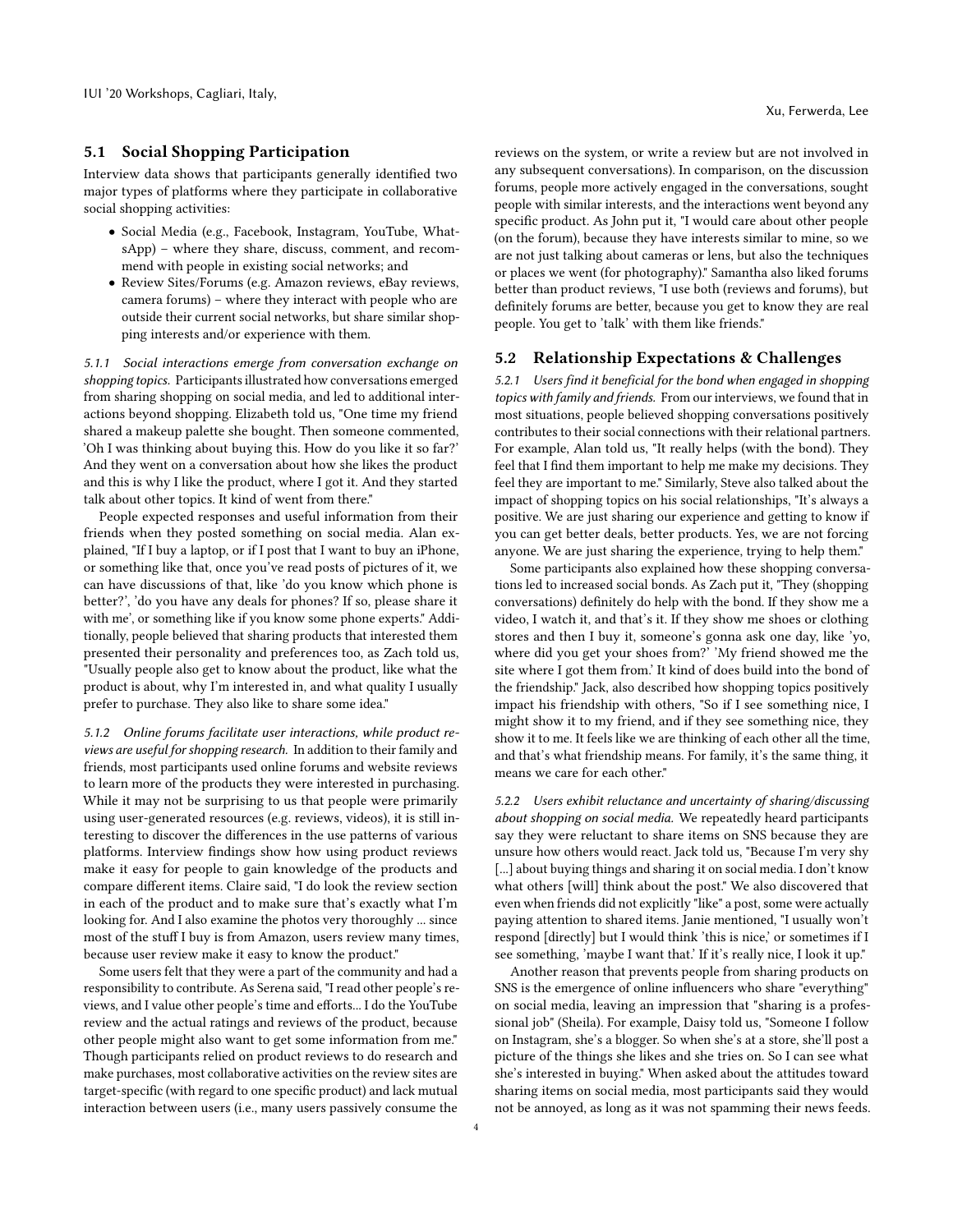User Interactions and Challenges in Social Shopping

IUI '20 Workshops, Cagliari, Italy,

As Elizabeth said, "If they [influencers] share too much—if they share every single thing they buy—it can get annoying. But if it's kind of an occasional thing, something really special to them, or they just felt like sharing it, by all means, go ahead."

#### 5.3 Impression Management & Formation

5.3.1 Users carefully select the contents to share on social media. In line with prior impression management research on online participation [\[36\]](#page-6-36), users post contents on SNS for self-efficacy and to establish a personal image among their social circles. Liz, who shared a lot of her photography on Facebook, told us, "I can post my own content, things I like, things I'm proud of... I'll post photos whether it's of myself or something that I'm proud of. Or taking some photos, consider them to be photography." Similarly, Amanda also carefully picked what to share and what not to share on SNS to maintain an impression among friends, "I would like to share things that represent who I am, so that other people can see that these pictures are consistent with who I am, not disconnected from that... Maybe sometimes I will be doing silly things with my friends and having fun, but I wouldn't necessarily want that to be there, because I don't want someone to get a wrong impression, because that's not the person that I wanna convey who I am."

5.3.2 Users tend to refer to specific person(s) for shopping advice based on item types. Our findings suggest that people are inclined to repeatedly ask for suggestions and opinions from the same person, or a small group of friends. For example, Bob told us, "For electronics, I usually prefer [to ask] one of my friends, he's good at electronic things, because he usually buys all the electronics online, like Amazon or somewhere. That's why I ask for his opinion. He's good at that." Daniel's response was similar, "I have two older sisters, and both of them are married now. They are familiar with the recent trends. They know particularly about fashion. They know what guys wear these days... for clothing, I always ask them."

People picked their "go-to person(s)" based on their jobs, personal image, and day-to-day communications. Occupation or working history can be a strong indicator of one's expertise. As Jack said, "My friend he was working at a mobile shop, so definitely he would have a good knowledge about the new model, and what features are the good ones. If they are in the field, it obviously tells us that they have good knowledge about it. Whenever I wanna buy a phone or some other electronic stuff, I like to ask him." In comparison, Zach knew his friends better through everyday interactions, "In your group of people, you have a sense like who dresses nice, and who is good at sports, and who knows political stuff, and who knows math, because that's the birth of your friendship... If I know my friend, I know him for being stylish, for being sporty, whenever I need advice, I know whom to go to."

#### 6 DISCUSSION

Our interview data demonstrated the way people engage themselves in collaborative online shopping activities with their family and friends, as well as other users through online reviews and discussion forums. The most surprising finding was the insufficient support of consistent and effective user interaction(s) from the social and relational perspectives on both social media systems and online shopping platforms.

As discussed earlier in the paper, We found that users were concerned about "social appropriateness" of discussing shopping on social media, so "privatizing" the shopping conversations with family and friends was common when the communication partners were identified. We also discovered the desire for further interaction with other "users" on review sites and discussion forums, beyond the "reviews" and "posts" on the platform, as some users perceive themselves as "part of the community" of people with similar shopping interests. Unfortunately, such desire was not fully tapped due to inconsistent interaction patterns between users with similar shopping interests. The lack of timely responses limits the possibilities and prospects of any further subsequent interpersonal interactions among users.

While technology allows convenient communication with existing social network, easy access to tremendous information, and opportunities to reach out to more people with similar shopping interests on online platforms, it also presents challenges of smooth interpersonal interactions in the two main forms of user participation in current social shopping systems.

First, people use their social media to collaboratively shop with family and friends, including sharing products and shopping information, asking for suggestions, making recommendations, etc. Participants expressed mixed attitudes toward sharing and discussing about shopping on social media. On the one hand, users consider social media as a powerful tool, in terms of information exchange and dissemination, to reach the maximum number of their existing social networks, and possibly more through reposts and retweets. Sharing shopping on social media (e.g., Facebook, Instagram) is the most efficient way to get useful and reliable feedback from their existing social circles. On the other hand, people tend to switch to private messaging channels (e.g., text, WhatsApp) as long as they found their communication partners regarding specific shopping topics, due to the uncertainty of the "social appropriateness" of shopping conversations on general social media platforms. This makes it difficult for other users to engage in the subsequent conversations and join if they have useful knowledge or information.

Second, people use reviews to research the products they are interested in purchasing and engage in conversations with other users in discussion forums. Online reviews and forums provide another way for users to know about the items and explore other people who shared similar shopping interests or experience. Interestingly, we found that users exhibit different patterns in the use of these two systems. For online marketplaces (e.g., Amazon, eBay reviews), the reviews are typically listed by product, rather than by the time when the review is posted for a type of items, which means users need to wait for an extended time if they want to communicate with other people. As a result, the asynchronous nature of communication mechanism limits the possibilities of more interactions between users. Therefore, though users often read and sometimes write reviews on online shopping marketplaces, participants reported that they rarely engage in interactions with other users. For shopping forums (e.g., camera, sneakers), more real-time conversations happen between users, which lead to more opportunities for interactions on the shopping topics they are interested in discussing about. Participants reported that sometimes the conversation went from initial conversation to a broader topic, which suggested that meaningful interactions could be established between forum users.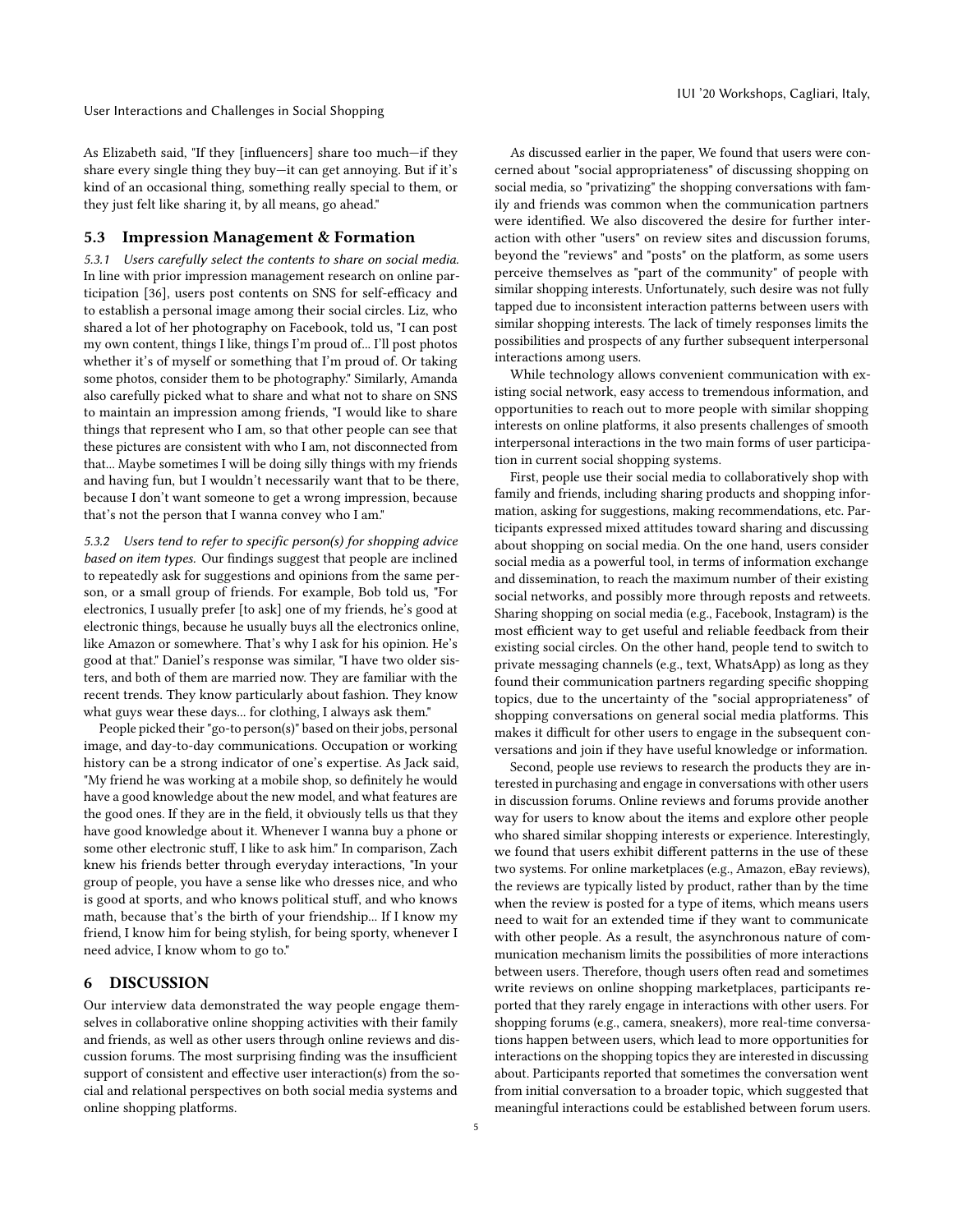However, people find it hard to "friend" or follow another user on discussion forums for any subsequent interactions.

Despite all these challenges, participants found social shopping interactions beneficial for the social bonds. We learned from the participants that shopping conversations lead to more interactions between family and friends, and thus positively contribute to enhancing existing social relationships. The findings reported in this paper also indicated that collaborative shopping activities, under certain circumstances, serve to improve people's social ties between users. These observations also suggest that social shopping activities could be a promising introductory context for facilitating social matching on review sites and online shopping forums.

#### 7 DESIGN IMPLICATIONS

#### 7.1 Supplemented Social Functions

We found that users were likely to discover people with shared shopping interests on platforms such as review sites and shopping forums, but opportunities for further social actions were typically not offered in these systems. As a result, people found it difficult to sustain interaction between specific users, even if they intended to. To address this issue, systems could include social functions such as "follow" or "friend" to better promote user participation and engagement on these platforms.

Since most shopping websites and forums already require users to register accounts for posting any contents, adding social functions would not necessarily be technically complex. This would allow users to keep record of other users who shared similar interests or experience, further conversations on shopping topics, and explore potential online shopping partners for future references. The benefits brought by this implementation would not be limited for shopping advice per se, but might contribute to extending shopping conversation into various contexts as well. For example, supposing George wants to buy a camera and finds Tim's review about a specific camera to be thoughtful on a camera forum, George may either "follow" Tim for his following reviews on various cameras and lens, or even "friend" Tim, based on mutual acceptance, to have deeper conversations about the best camera that accommodates George's needs. Through the conversations, George and Tim may find other interests in common, such as photography and traveling, which presents potential social matching opportunities.

Another implementation of introducing social functions to facilitate people's social shopping activities could be adding a "reviewer recommendation" feature on online marketplaces (e.g., Amazon, eBay, Best Buy). Similar to the concept of "product recommendation", the "reviewer recommendation" feature would allow users to find people who have experience of using products that are related to the users' shopping interests, and are willingness to share. To implement this feature without annoying the users, online platforms would need to explicitly ask for people's consent to join the "recommendation program." One of many ways this could be implemented is by explicitly asking if users are willing to share their experience with individual shoppers, when they post reviews about certain products on the websites, which would allow users to have more personalized communication channels with other users, and explore potential online shopping partners.

# 7.2 Social Shopping Context

When users interact on shopping topics on social media, the interactions are very likely to be continued. However, the major challenge is the uncertainty of other people's attitudes towards engaging in shopping conversations. When users share and discuss about shopping with a broader range of their friends, they are unsure how others would react and how it would impact their impression management. Therefore, even if people perceived the power of social media for advice-seeking and information exchange, users exhibited reluctance of initiating shopping-related posts and tended to switch to relatively private channels when communication partners were found. In other words, they want to share but are not doing so, because they are not sure if it is socially appropriate to share and discuss about shopping on SNS.

To address the problem, SNS would need to construct a context which users feel confident that shopping topics are "socially appropriate" to share and discuss about. One way this could be implemented is through a special tag of something like "#shopping." When implemented, users would need to explicitly turn the feature on in the system to view any of their friends' posts with a special "#shopping" tag. The design helps filter who are not interested in viewing any shopping-related posts, as they would not see any of these posts without turning on the feature. By using the tag, users would feel comfortable sharing and discussing about shopping and confident that it is "socially appropriate" to be engaged in such shopping interactions. Additionally, since SNS often use an ad-based business model, meaning users have the access to the service for free, but the data is used for advertisers to sell products and services. Making it comfortable and socially appropriate to share and discuss about shopping helps with better understanding of people's shopping interests and needs, which socially and financially benefit the platforms as well.

# 8 CONCLUSION AND FUTURE WORK

This exploratory qualitative research aimed to develop a better understanding of user participation in current social shopping platforms, and focused on examining how people's social connections can be established and enhanced through online collaborative shopping activities. We used semi-structured interviews to uncover underlying motivations and challenges in user participation and interaction with others in social shopping across different systems and contexts. Our study found that shopping interactions lead to positive impact on people's social connections, and identified concerns of "social appropriateness" as a major challenge that negatively affects user participation on various online platforms.

Inspired by our findings, we presented and discussed a series of design implications for incorporating social functions into online shopping websites and forums, and a special tagging feature to make people more comfortable and confident in sharing and discussing shopping topics on social media. Our future work will examine scenarios that may lead to establishing new social connections between online shoppers with similar shopping interests, and reinforcing existing friendships through collaborative shopping interactions. Specifically, we are interested to see how design facilitates establishing and enhancing user's relationship establishment and enhancement in the context of social shopping.